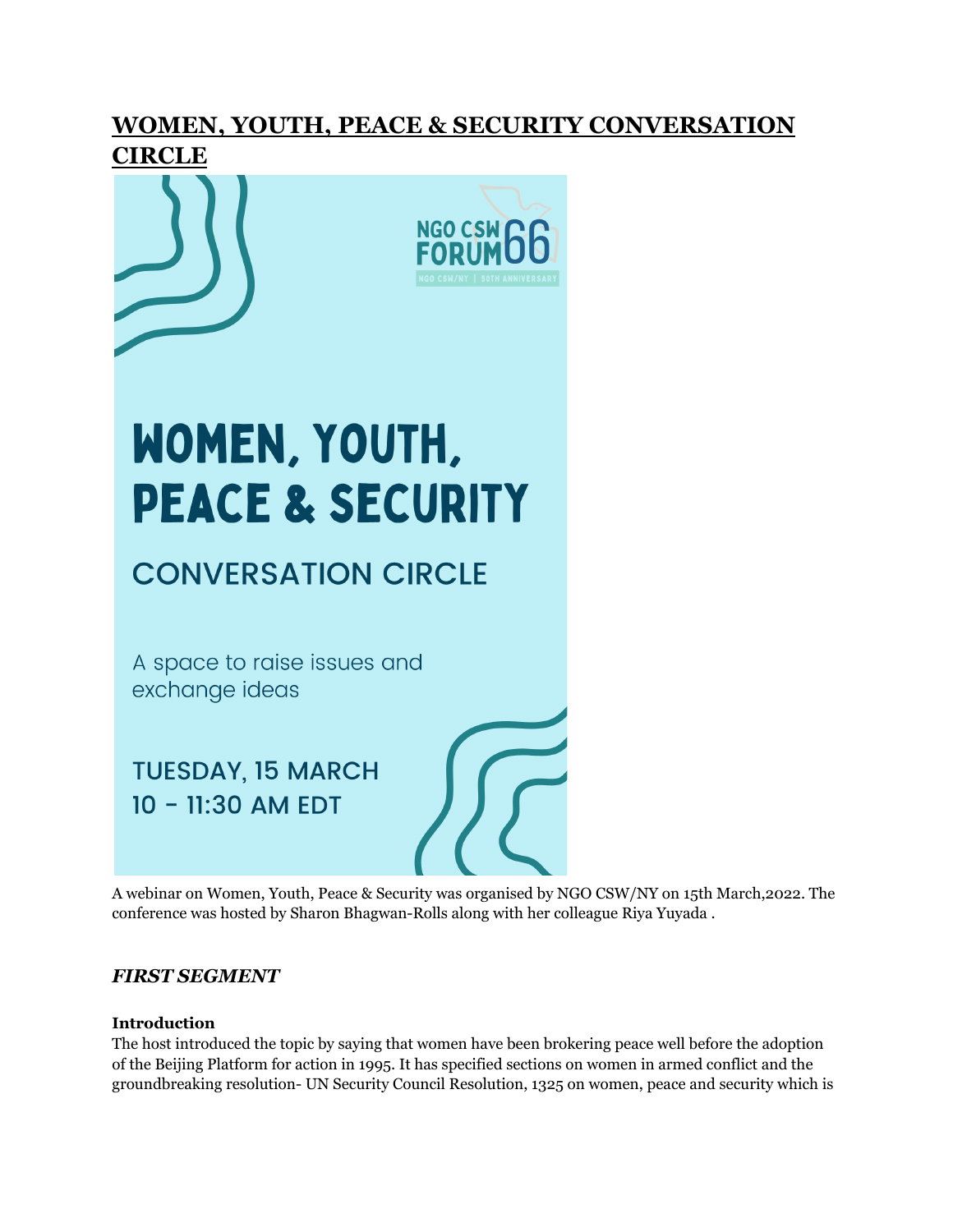the forerunner of the suite of security council resolutions both on women peace and security (WPS) as well as youth peace and security (YPS).

These resolutions have provided all of us with an opportunity to demand greater accountability of institutions responsible to peace and inclusive security, including an accountability to women's rights to invest in demilitarization and to redesign the table for their participation.



We are looking at the priority theme for CSW in terms of climate change, disasters and other environmental priorities as well as the situation of armed conflict as it rolls out in Ukraine but losing sight of other countries where there is political and armed violence or where women of all diversities are working very hard to sustain the peace, and to prevent the further outbreak of conflict and violence. There are some specific paragraphs around peace builders, women's activists, women's human rights defenders working for peace from the local to the national , region and global levels as well as to drive a feminist agenda across the world.



The Beijing Platform for action crystallizes a lot of the commitments that came through the series of women's conferences. The UNSCR 1325 and subsequent resolutions and UNSCR 2242 from the Pacific has specific references to climate change in light of this current CSW 66. The Generation Equality Forum gives the opportunity to enhance the intergenerational nexus and the intersectionality of WPS not only in the context of experience and leadership by young women of all diversities, but also to take women's peace and security into spaces where sometimes they are not necessarily recognised even though they should because of the pillars- Participation, Protection, Prevention, Relief and Recovery- partnerships the disengagement and the reintegration in the reference with YPS.

#### **Video**

Thereafter, a video was played which talked about the urgent gaps that need to be addressed for every country and region. According to the UN, women's participation in peace negotiations stabilizes the peace process by 35% and yet out of 113 Peace Agreements signed in the past two decades women participated in only 13 .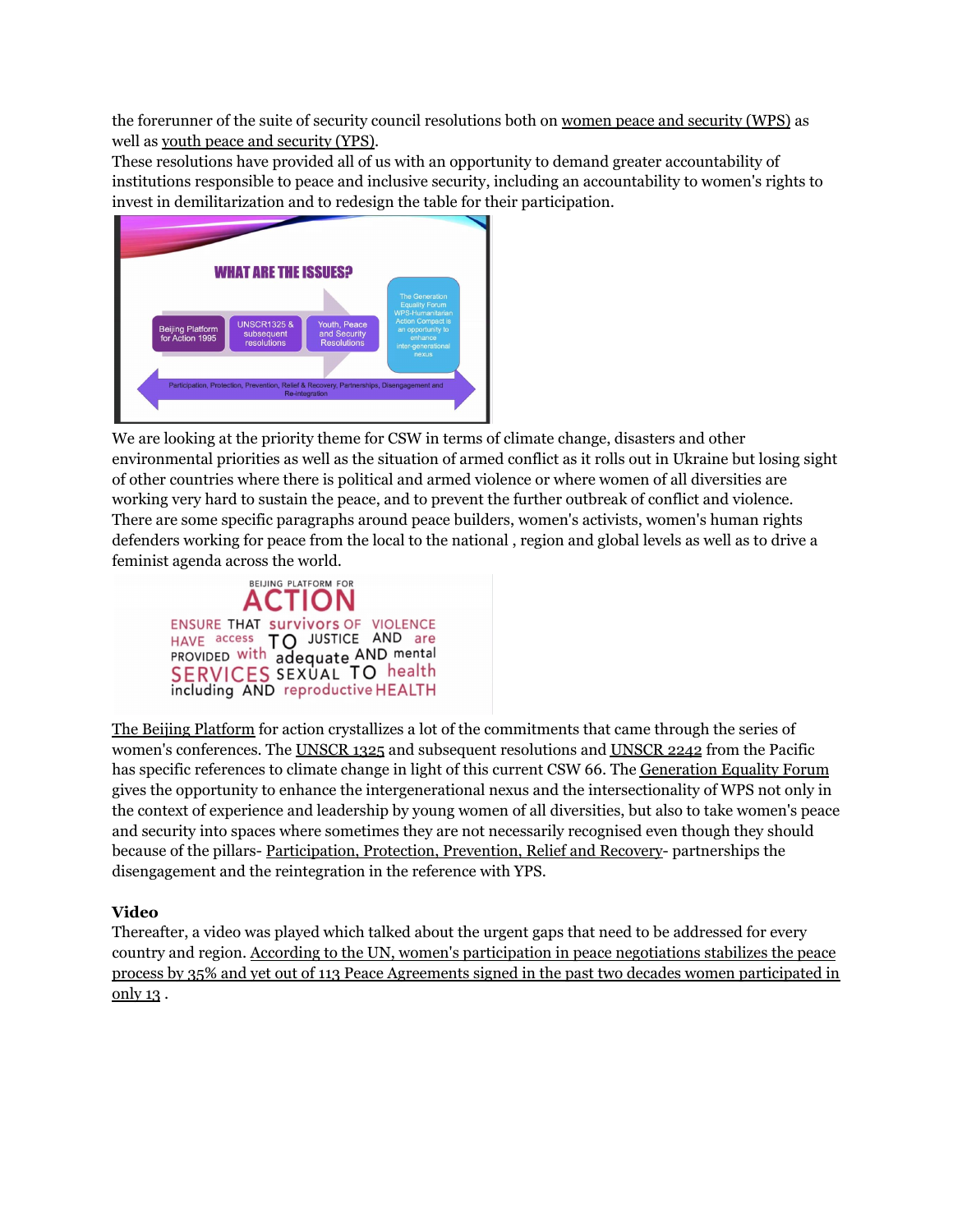

# *SECOND SEGMENT*

#### **Breakout Rooms**

The participants were asked to join any of the two breakout rooms- WPS Discussions and YPS Discussions, as per their choice.

#### **WPS**

The facilitator of this room was Sharon. The following were the speakers who shared their thoughts.

#### **● Samatha Gonzáles, Bahâi Community of Mexico**

She said that everybody doesn't need to participate in international events, we can contribute to the peace and security of women by bringing revolutionary ideas in our schools, offices,homes and local communities.

#### **● Shagufta Omar,Women Activist , Pakistan**

She mentioned that peace building activities start in a circle in and out. First we should build peace at the personal level, then at family level and then in society. She has given the motto of 'Peace, Tolerance & Coexistence' to the women and youth in her regions.

#### **● Olusola Olaniyi**

She stressed upon the capacity development among women and girls which would enable them to do anything that can help them grow and advance.

#### **YPS**

The facilitator of this room was Riya. The following were the speakers who shared their thoughts.

#### **● Dorthy Ann Halley**

She spoke about the youth in and out of school settings and juvenile detention centers being accountable for the violence they have done but they should also be given a chance to heal and rehabilitate.

#### **● Nickocy Phillips, Political Leader, Trinidad & Tobago**

She said the policies and programmes discussed at the UN are not properly executed in all the regions and thus, the UN should take concrete steps to pressurize the governments of the member states to do so and give more credibility to the NGOs.